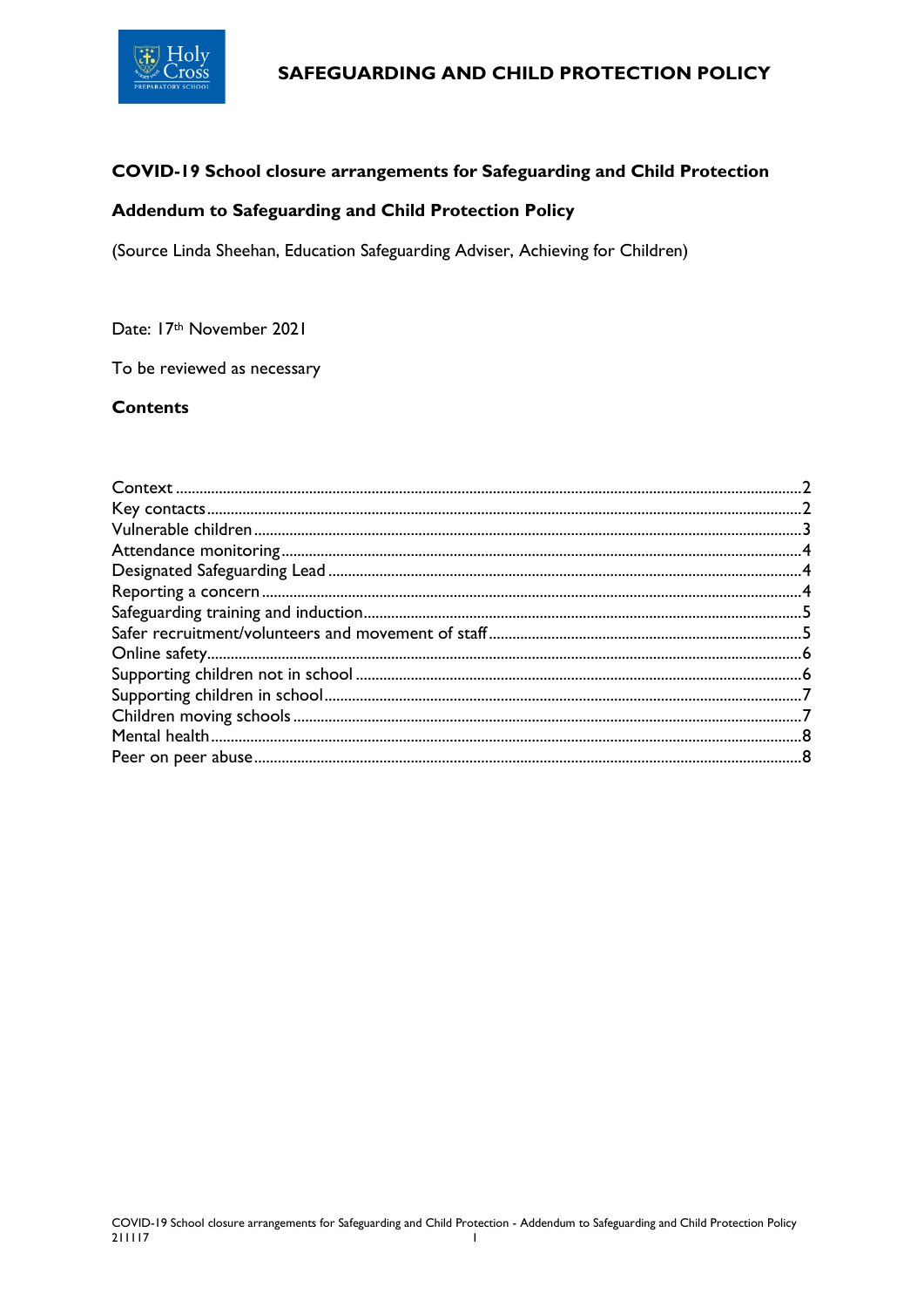

## <span id="page-1-0"></span>**Context**

At various stages of the COVID-19 pandemic, parents were asked to keep their children at home, wherever possible, and for schools to remain open only for those children of key workers critical to the COVID-19 response - who absolutely need to attend.

Schools and all childcare providers were asked to provide care for a limited number of children children who are vulnerable, and children whose parents are critical to the COVID-19 response and cannot be safely cared for at home.

### <span id="page-1-1"></span>**Key contacts**

| Role                                                | <b>Name</b>                        | Contact<br><b>Number</b> | Email                                                             |
|-----------------------------------------------------|------------------------------------|--------------------------|-------------------------------------------------------------------|
| Designated<br>Safeguarding<br>Lead                  | Claire<br>Copeland                 | 020 8942 0729            | Claire.copeland@holycrossprep.com                                 |
| Deputy<br>Designated<br>Safeguarding<br>Leads       | Sarah Hair &<br>Catherine<br>Green | 020 8942 0729            | Sarah.hair@holycrossprep.com<br>Catherine.green@holycrossprep.com |
| Deputy<br>Designated<br>Safeguarding<br>Lead - EYFS | Sarah Smith                        | 020 8942 0729            | Sarah.smith@holycrossprep.com                                     |
| Headteacher                                         | Sarah Hair                         | 020 8942 0729            | Sarah.hair@holycrossprep.com                                      |
| Safeguarding<br><b>Advisory Body</b>                | Kath Hayes                         | 020 8942 0729            | Via Clerk to the Advisory Body<br>Russell.hanna@holycrossprep.com |
| Chair of Advisory<br><b>Body</b>                    | Sr.<br>Margaret<br>Donovan         | 020 8942 0729            | Via Clerk to the Advisory Body<br>Russell.hanna@holycrossprep.com |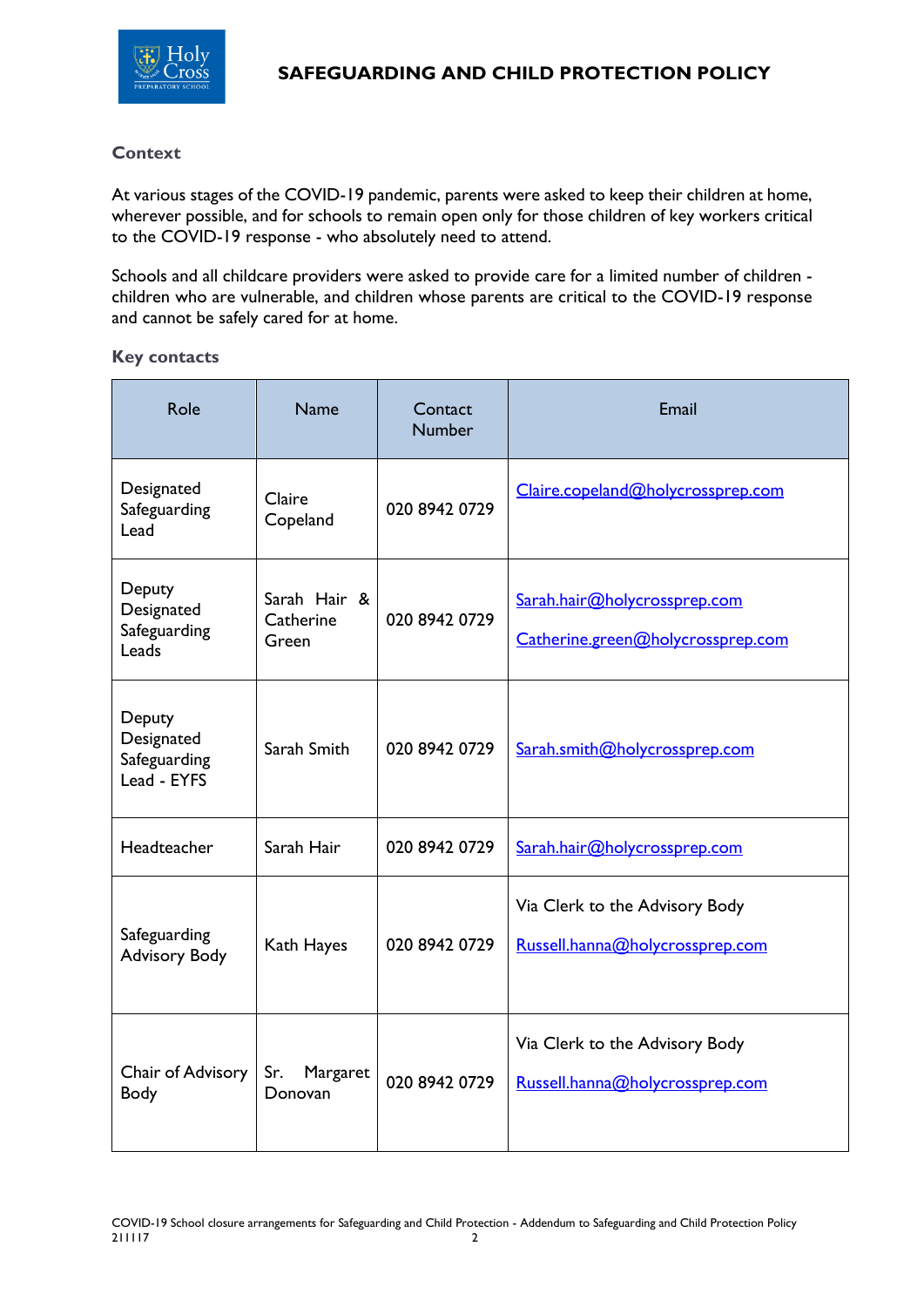

**SPA:** 020 8547 5008 **Out of Hours:** 020 8770 5000

**LADO:** 020 8891 7370

07774332675

[lado@achievingforchildren.org.uk](mailto:lado@achievingforchildren.org.uk)

## <span id="page-2-0"></span>**Vulnerable children**

Vulnerable children include those who have a social worker and those children and young people up to the age of 25 with education, health and care (EHC) plans.

Those who have a social worker include children who have a Child Protection Plan and those who are looked after by the Local Authority. A child may also be deemed to be vulnerable if they have been assessed as being in need or otherwise meet the definition in section 17 of the Children Act 1989.

Those with an EHC plan will be risk-assessed in consultation with the Local Authority and parents, to decide whether they need to continue to be offered a school or college place in order to meet their needs, or whether they can safely have their needs met at home. This could include, if necessary, carers, therapists or clinicians visiting the home to provide any essential services. Many children and young people with EHC plans can safely remain at home.

Eligibility for free school meals in and of itself should not be the determining factor in assessing vulnerability.

Senior leaders, especially the Designated Safeguarding Lead (and deputy) know who our most vulnerable children are. They have the flexibility to offer a place to those on the edge of receiving children's social care support.

Holy Cross Prep will continue to work with and support children's social workers to help protect vulnerable children. This includes working with and supporting children's social workers and the local authority Virtual School Headteacher (VSH) for children looked-after and previously lookedafter. The lead person for this will be: Sarah Hair (Headteacher)

There is an expectation that vulnerable children who have a social worker will attend an education setting, so long as they do not have underlying health conditions that put them at risk. In circumstances where a parent does not want to bring their child to an education setting, and their child is considered vulnerable, the social worker and Holy Cross Prep will explore the reasons for this directly with the parent.

Where parents are concerned about the risk of the child contracting COVID19, Holy Cross Prep or the social worker will talk through these anxieties with the parent/carer following the advice set out by Public Health England.

Holy Cross Prep will encourage our vulnerable children and young people to attend a school, including remotely if needed.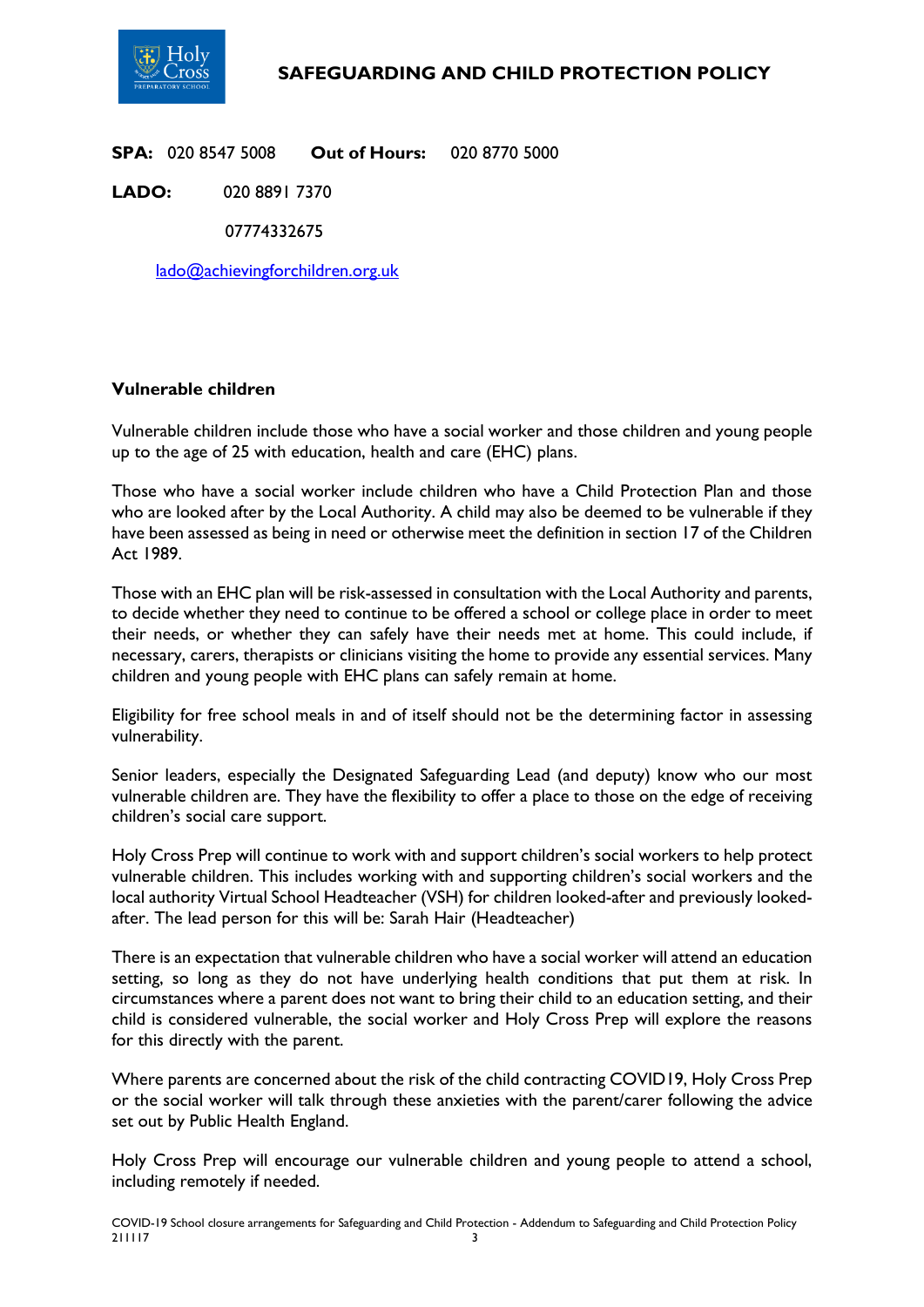

## <span id="page-3-0"></span>**Attendance monitoring**

Local authorities and education settings do not need to complete their usual day-to-day attendance processes to follow up on non-attendance.

Holy Cross Prep and social workers will agree with parents/carers whether children in need should be attending school – Holy Cross Prep will then follow up on any pupil that they were expecting to attend, who does not. Holy Cross Prep will also follow up with any parent or carer who has arranged care for their child(ren) and the child(ren) subsequently do not attend.

To support the above, Holy Cross Prep will, when communicating with parents/carers confirm emergency contact numbers are correct and ask for any additional emergency contact numbers where they are available.

In all circumstances where a vulnerable child does not take up their place at school, or discontinues, Holy Cross Prep will notify their social worker.

Holy Cross Prep will complete the Government's daily online [attendance](https://www.gov.uk/government/publications/coronavirus-covid-19-attendance-recording-for-educational-settings) form and supply any information regarding attendance requested by Achieving for Children.

## <span id="page-3-1"></span>**Designated Safeguarding Lead**

Holy Cross Prep has a Designated Safeguarding Lead (DSL) and a Deputy DSL.

The Designated Safeguarding Lead is: Claire Copeland

The Deputy Designated Safeguarding Lead is: Sarah Hair & Catherine Green

The optimal scenario is to have a trained DSL (or deputy) available on site. Where this is not the case a trained DSL (or deputy) will be available to be contacted via phone or online video - for example when working from home.

Where a trained DSL (or deputy) is not on site, in addition to the above, a senior leader will assume responsibility for co-ordinating safeguarding on site. This might include updating and managing access to child protection files, liaising with the offsite DSL (or deputy) and, as required, liaising with children's social workers where they require access to children in need and/or to carry out statutory assessments at the school.

It is important that all school name staff and volunteers have access to a trained DSL (or deputy). On each day staff on site will be made aware of that person is and how to speak to them.

The DSL will continue to engage with social workers, and attend all multi-agency meetings, which can be done remotely.

#### <span id="page-3-2"></span>**Reporting a concern**

Where staff have a concern about a child, they should continue to follow the process outlined in the school Safeguarding and Child Protection Policy. Staff are reminded of the need to report any concern immediately and without delay.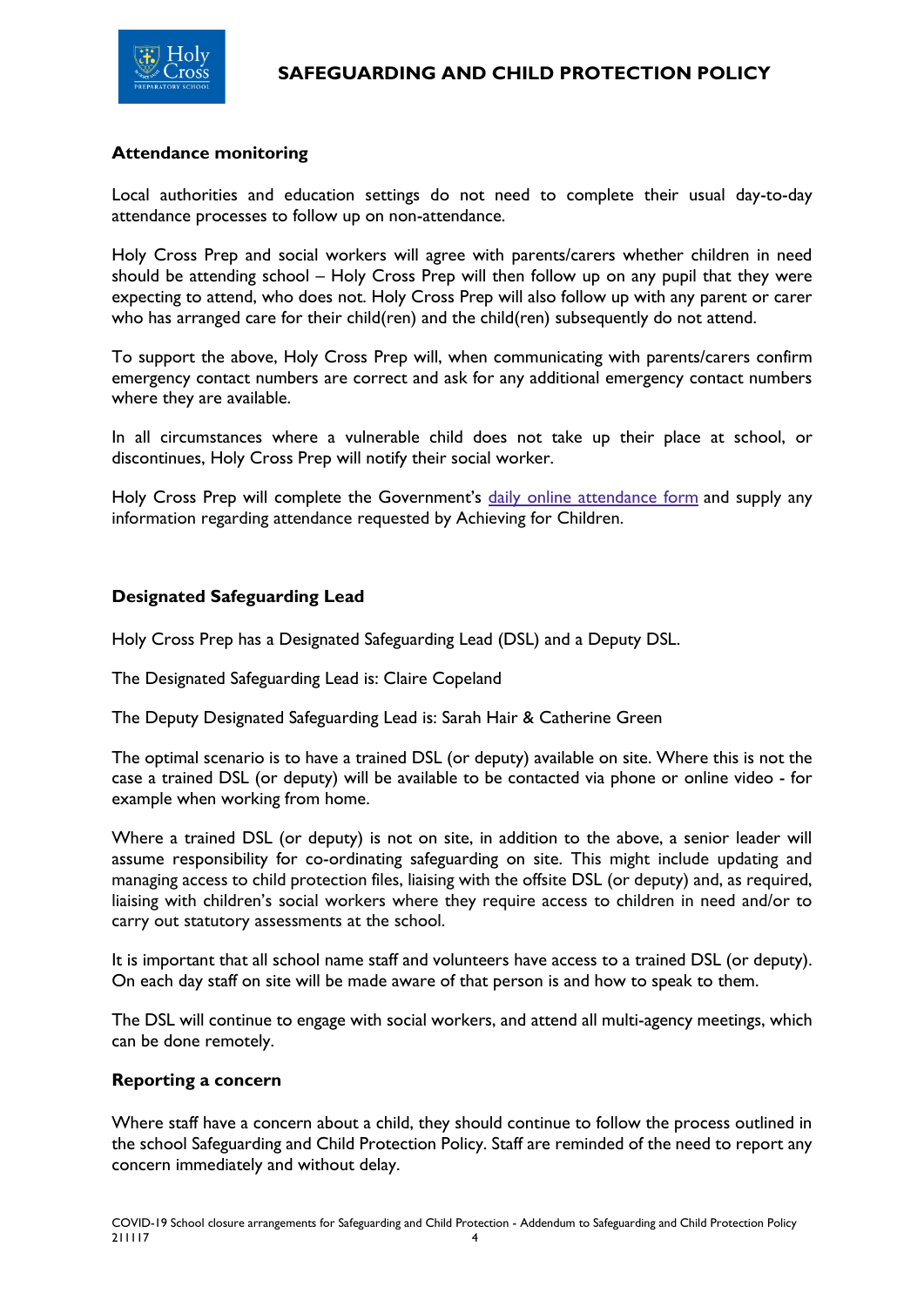

Where staff are concerned about an adult working with children in the school, they should report the concern to the Headteacher. If there is a requirement to make a notification to the Headteacher whilst away from school, this should be done verbally and followed up with an email to the Headteacher.

Concerns regarding the Headteacher should be directed to the Chair of Governors: Sr. Margaret Donovan

# <span id="page-4-0"></span>**Safeguarding training and induction**

DSL training is very unlikely to take place whilst there remains a threat of the COVID19 virus.

For the period COVID-19 measures are in place, a DSL (or deputy) who has been trained will continue to be classed as a trained DSL (or deputy) even if they miss their refresher training.

All existing school staff have had safeguarding training and have read part 1 of Keeping Children Safe in Education (2020). The DSL will communicate with staff any new local arrangements, so they know what to do if they are worried about a child.

Where new staff are recruited, or new volunteers enter Holy Cross Prep, they will continue to be provided with a safeguarding induction.

If staff are deployed from another education or children's workforce setting to our school, we will take into account the DfE supplementary guidance on safeguarding children during the COVID-19 pandemic and will accept portability as long as the current employer confirms in writing that:

- the individual has been subject to an enhanced DBS and children's barred list check
- there are no known concerns about the individual's suitability to work with children
- there is no ongoing disciplinary investigation relating to that individual

Upon arrival, they will be given a copy of Holy Cross Prep's Safeguarding and Child Protection Policy, confirmation of local processes and confirmation of DSL arrangements.

## <span id="page-4-1"></span>**Safer recruitment/volunteers and movement of staff**

It remains essential that people who are unsuitable are not allowed to enter the children's workforce or gain access to children. When recruiting new staff, Holy Cross Prep will continue to follow the relevant safer recruitment processes, including relevant sections in part 3 of Keeping Children Safe in Education (2020).

In response to COVID-19, the Disclosure and Barring Service (DBS) has made changes to its guidance on standard and enhanced DBS ID checking to minimise the need for face-to-face contact.

Where Holy Cross Prep are utilising volunteers, we will continue to follow the checking and risk assessment process as set out in paragraphs 167 to 172 of Keeping Children Safe in Education (2020). Under no circumstances will a volunteer who has not been checked be left unsupervised or allowed to work in regulated activity.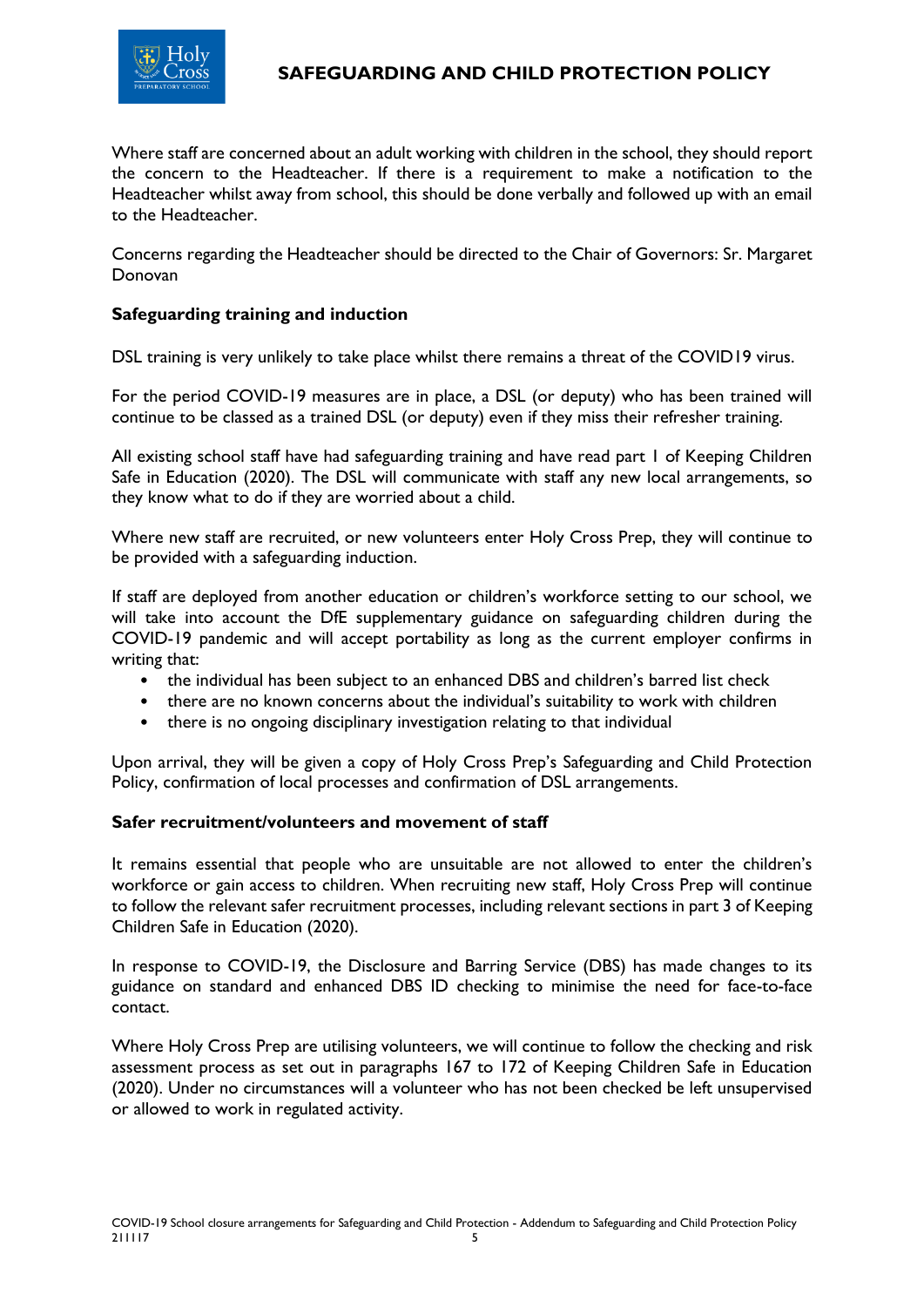

Holy Cross Prep will continue to follow the legal duty to refer to the DBS anyone who has harmed or poses a risk of harm to a child or vulnerable adult. Full details can be found at paragraph 163 of Keeping Children Safe in Education (2020).

Holy Cross Prep will continue to consider and make referrals to the Teaching Regulation Agency (TRA) as per paragraph 166 of Keeping Children Safe in Education (2020) and the TRA's 'Teacher misconduct advice for making a referral. During the COVID-19 period all referrals should be made by emailing **Misconduct.Teacher@education.gov.uk** 

Whilst acknowledging the challenge of the current national emergency, it is essential from a safeguarding perspective that any school is aware, on any given day, which staff/volunteers will be in the school or college, and that appropriate checks have been carried out, especially for anyone engaging in regulated activity. As such, Holy Cross Prep will continue to ensure that all staff, volunteers and essential visitors sign in and out of the premises and will continue to keep the Single Central Record (SCR) up to date as outlined in paragraphs 148 to 156 in Keeping Children Safe in Education (2020).

# <span id="page-5-0"></span>**Online safety**

Holy Cross Prep Online Safety Lead is: Magdalena Fernandes. If the Online Safety Lead is unavailable, advice can be sought from the Head, Designated Safeguarding Lead or Deputy.

Holy Cross Prep will continue to ensure that appropriate filters and monitoring systems are in place to protect pupils when they are online on the school's IT systems or recommended resources.

It is important that all staff who interact with children, including online, continue to look out for signs a child may be at risk. Any such concerns should be dealt with in line with the Safeguarding and Child Protection Policy and where appropriate referrals should still be made to children's social care and as required, the police.

Holy Cross Prep will ensure any use of online learning tools and systems is in line with privacy and data protection/GDPR requirements.

Below are some things to consider when delivering virtual lessons, especially where webcams are involved:

- The majority of online teaching should be in groups. Where a 1:1 session is necessary, a parent must be present.
- Staff and children must wear suitable clothing, as should anyone else in the household.
- Any computers used should be in appropriate areas under supervision of parents, for example, not in bedrooms; and the background should be blurred where possible.
- Language must be professional and appropriate, including any family members in the background.
- Staff should record, the length, time, date and attendance of any sessions held (the school uses Microsoft Teams which automatically records this).

<span id="page-5-1"></span>This is general guidance, although further detailed instructions to staff will be issued as required.

#### **Supporting children not in school**

Holy Cross Prep is committed to ensuring the safety and wellbeing of all its pupils.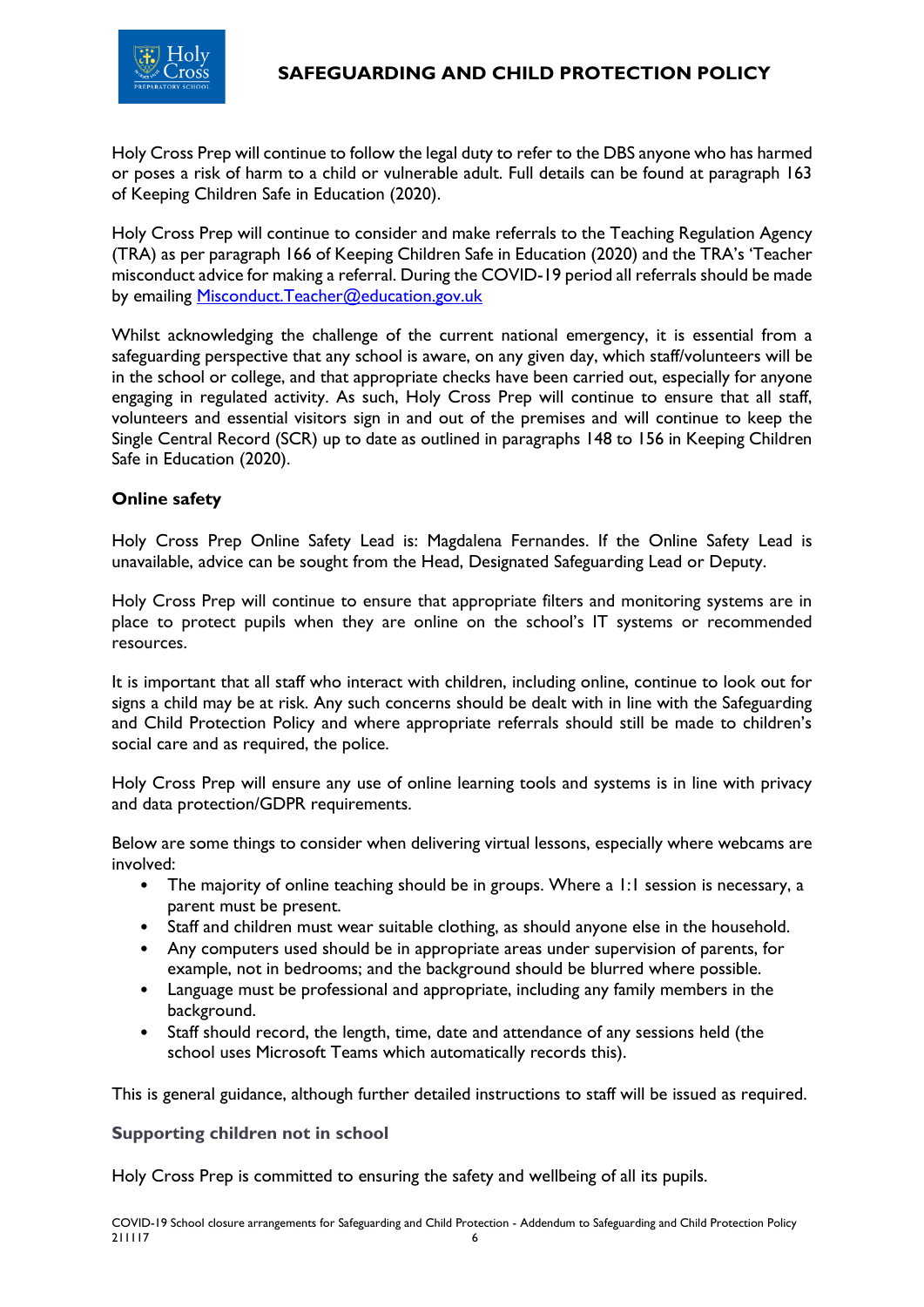

Where the DSL has identified a pupil to be on the edge of social care support, or who would normally receive pastoral-type support in school, we will ensure that a robust communication plan is in place for that pupil. All contacts with the pupil must be recorded.

The communication plans can include: remote contact; phone contact; door-step visits. Other individualised contact methods should be considered and recorded. Holy Cross Prep and its DSL will work closely with all stakeholders to maximise the effectiveness of any communication plan.

This plan must be reviewed regularly (at least once a fortnight) and where concerns arise, the DSL will consider any referrals as appropriate.

The school will share safeguarding messages on its website and any communications to families.

Holy Cross Prep recognises that school is a protective factor for children and young people, and the current circumstances, can affect the mental health of pupils and their parents/carers. Teachers at Holy Cross Prep will take this into consideration when setting expectations of pupils' work where they are at home.

## <span id="page-6-0"></span>**Supporting children in school**

Holy Cross Prep is committed to ensuring the safety and wellbeing of all its pupils. Holy Cross Prep will continue to be a safe space for all children to attend and flourish.

The Headteacher will ensure that appropriate staff are on site and staff to pupil ratio numbers are appropriate, to maximise safety.

Holy Cross Prep will refer to the Government guidance for education and childcare settings on how to implement social distancing and continue to follow the advice from Public Health England on handwashing and other measures to limit the risk of spread of COVID19.

Holy Cross Prep will ensure that where we care for children of critical workers and vulnerable children on site, we ensure appropriate support is in place for them. This will be bespoke to each pupil.

Where Holy Cross Prep has concerns about the impact of staff absence – such as our Designated Safeguarding Lead or first aiders – we will discuss them immediately with our School Improvement Partner (SIP)/Link Adviser

## <span id="page-6-1"></span>**Children moving schools**

If any pupils are temporarily attending other schools or transfer to another school, Holy Cross Prep will ensure that they provide the receiving school will all relevant welfare and child protection information.

Any change of school for children looked after will be led and managed by the Virtual School Headteacher with responsibility for the child.

Holy Cross Prep continues to have appropriate regard to data protection and GDPR and are aware that they do not prevent the sharing of information for the purposes of keeping children safe.